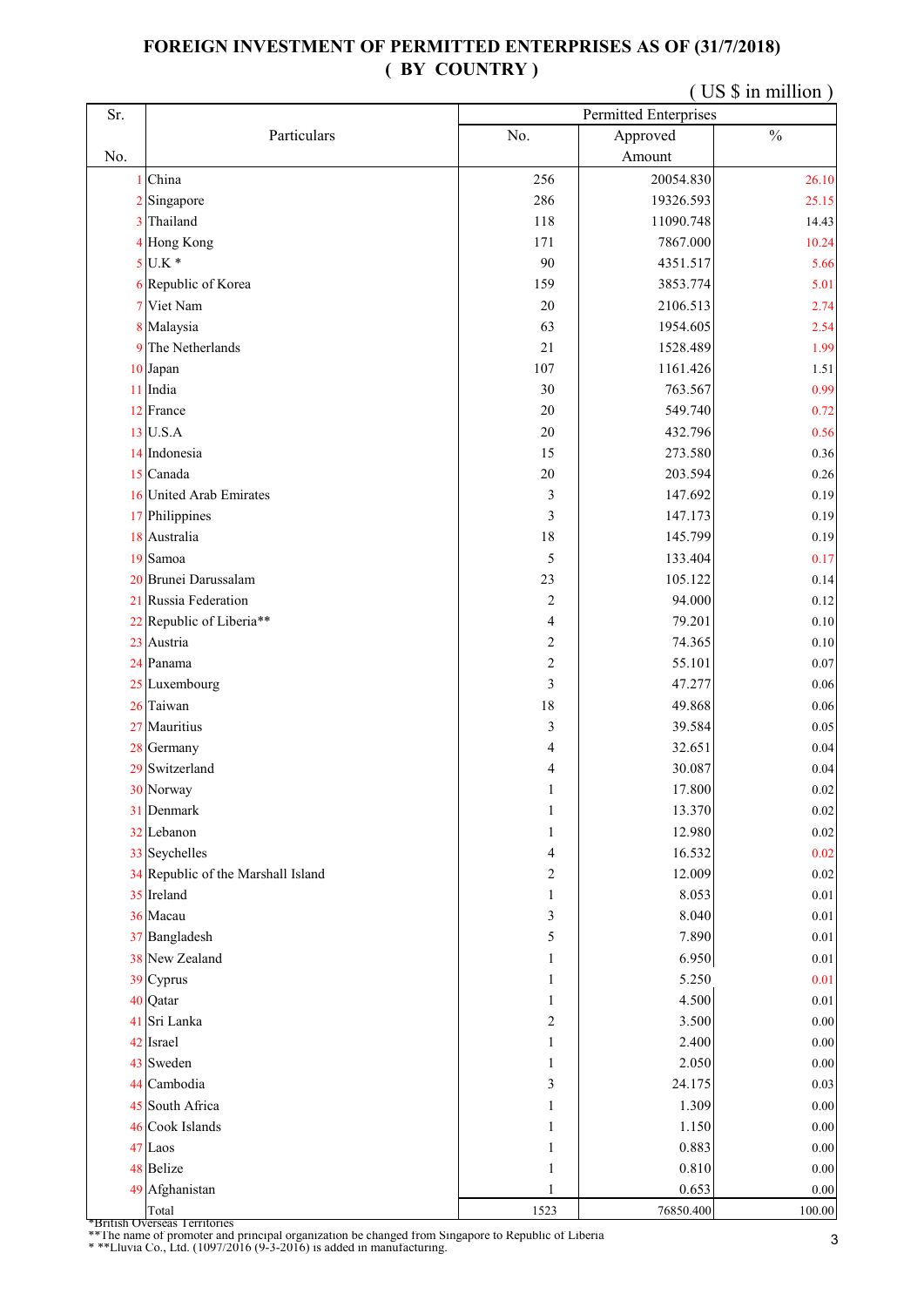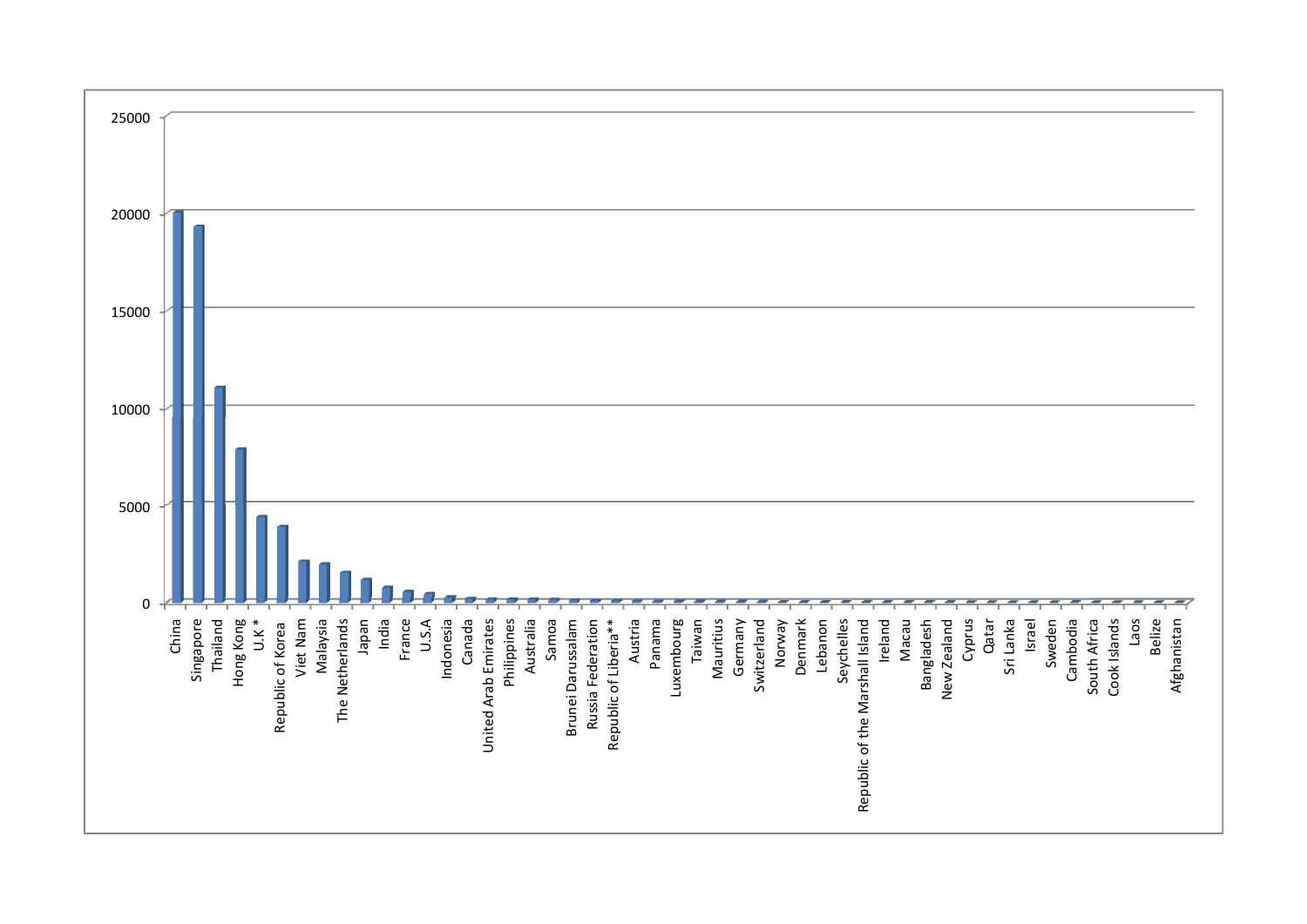## **FOREIGN INVESTMENT OF EXISTING ENTERPRISES AS OF 31/7/2018 ( BY COUNTRY )**

( US \$ in million )

| Sr.            |                                    | <b>Existing Enterprises</b> |           |               |
|----------------|------------------------------------|-----------------------------|-----------|---------------|
|                | Particulars                        | No.                         | Approved  | $\frac{0}{0}$ |
| No.            |                                    |                             | Amount    |               |
|                | Singapore***                       | 240                         | 18164.957 | 29.00         |
| $\overline{c}$ | China                              | 225                         | 17237.549 | 27.52         |
| 3              | Hong Kong                          | 149                         | 7751.631  | 12.37         |
| 4              | Thailand                           | 75                          | 3941.237  | 6.29          |
|                | 5 Republic of Korea                | 144                         | 3780.969  | 6.04          |
|                | $6$ U.K $*$                        | 53                          | 3555.533  | 5.68          |
| 7              | Viet Nam                           | 20                          | 2106.513  | 3.36          |
| 8              | The Netherlands                    | 18                          | 1293.989  | 2.07          |
|                | 9 Malaysia                         | 33                          | 1119.336  | 1.79          |
|                | 10 Japan                           | 95                          | 1053.968  | 1.68          |
|                | 11 India                           | 28                          | 757.067   | 1.21          |
|                | 12 France                          | 19                          | 545.740   | 0.87          |
|                | 13 U.S.A                           | $\mathfrak s$               | 189.231   | 0.30          |
|                | 14 Canada                          | 6                           | 163.813   | 0.26          |
|                | 15 Samoa                           | 5                           | 133.404   | 0.21          |
|                | 16 United Arab Emirates            | $\overline{2}$              | 106.692   | 0.17          |
|                | 17 Brunei Darussalam*              | 22                          | 103.082   | 0.16          |
|                | 18 Russia Federation               | $\overline{2}$              | 94.000    | 0.15          |
|                | 19 Republic of Liberia**           | 4                           | 79.201    | 0.13          |
|                | 20 Australia                       | 5                           | 69.538    | 0.11          |
|                | 21 Indonesia                       | 6                           | 54.283    | 0.09          |
|                | 22 Luxembourg                      | 3                           | 47.277    | $0.08\,$      |
|                | 23 Taiwan                          | 18                          | 49.868    | 0.08          |
|                | 24 Mauritius                       | $\overline{\mathbf{3}}$     | 39.584    | 0.06          |
|                | 25 Switzerland                     | 3                           | 26.705    | 0.04          |
|                | 26 Panama                          | 1                           | 26.000    | 0.04          |
| 27             | Cambodia                           | 3                           | 24.175    | 0.04          |
|                | 28 Norway                          | 1                           | 17.800    | 0.03          |
|                | 29 Germany                         | 3                           | 17.651    | $0.03\,$      |
|                | 30 Seychelles                      | 4                           | 16.532    | 0.03          |
|                | 31 Lebanon                         | $\mathbf{1}$                | 12.980    | 0.02          |
|                | 32 Republic of the Marshall Island | $\overline{c}$              | 12.009    | $0.02\,$      |
|                | 33 Ireland                         | $\mathbf{1}$                | 8.053     | 0.01          |
|                | 34 Philippines                     | $\overline{c}$              | 7.173     | 0.01          |
|                | 35 New Zealand                     | $\mathbf{1}$                | 6.950     | 0.01          |
|                | 36 Bangladesh                      | 3                           | 4.933     | 0.01          |
|                | 37 Qatar                           | 1                           | 4.500     | 0.01          |
|                | 38 Macau                           | 1                           | 3.640     | 0.01          |
|                | 39 Sri Lanka                       | 1                           | 2.500     | 0.00          |
|                | 40 Sweden                          | 1                           | 2.050     | $0.00\,$      |
|                | 41 South Africa                    | 1                           | 1.309     | 0.00          |
|                | 42 Cook Islands                    | 1                           | 1.150     | 0.00          |
|                | 43 Austria                         | 1                           | 2.865     | 0.00          |
|                | 44 Laos                            | 1                           | 0.883     | 0.00          |
|                | 45 Belize                          | 1                           | 0.810     | $0.00\,$      |
|                | 46 Afghanistan                     | 1                           | 0.653     | $0.00\,$      |
|                | Total                              | 1215                        | 62639.783 | 100.000       |

\*British Overseas Territories

\*\*The name of promoter and principal organization be changed from Singapore to Republic of Liberia

\* \*\*Lluvia Co., Ltd. (1097/2016 (9-3-2016) is added in manufacturing.